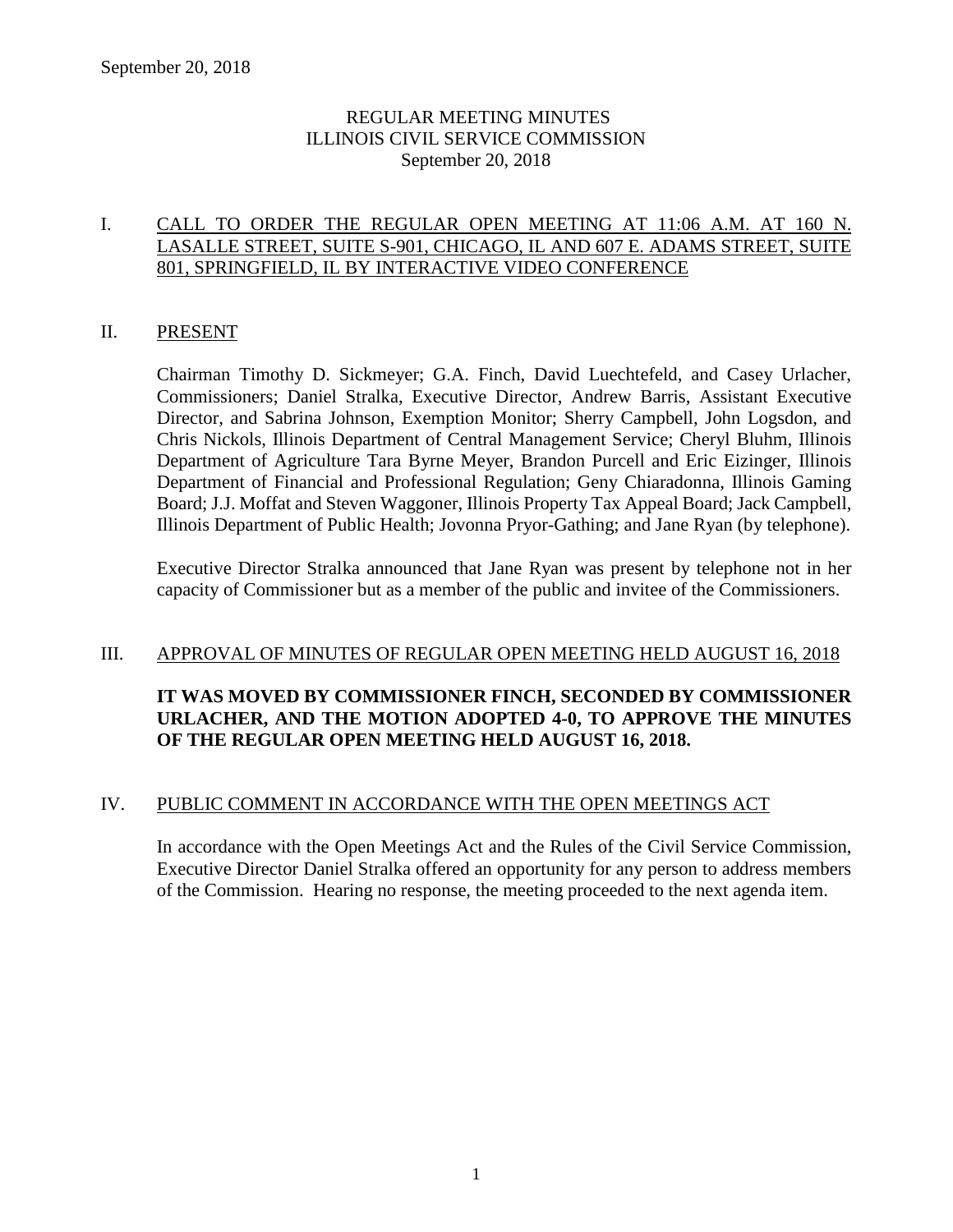#### $V<sub>r</sub>$ EXEMPTIONS UNDER SECTION  $4d(3)$  OF THE PERSONNEL CODE

# A. Report on Exempt Positions from Department of Central Management Services

|        | Total     | Number of Exempt |
|--------|-----------|------------------|
| Agency | Employees | Positions        |
|        |           |                  |
|        |           |                  |
|        |           |                  |
|        |           |                  |
|        |           |                  |
|        |           |                  |
|        |           |                  |
|        |           |                  |
|        |           |                  |
|        |           |                  |
|        |           |                  |
|        |           |                  |
|        |           |                  |
|        |           |                  |
|        |           |                  |
|        |           |                  |
|        |           |                  |
|        |           |                  |
|        |           |                  |
|        |           |                  |
|        |           |                  |
|        |           |                  |
|        |           |                  |
|        |           |                  |
|        |           |                  |
|        |           |                  |
|        |           |                  |
|        |           |                  |
|        |           |                  |
|        |           |                  |
|        |           |                  |
|        |           |                  |
|        |           |                  |
|        |           |                  |
|        |           |                  |
|        |           |                  |
|        |           |                  |
|        |           |                  |
|        |           |                  |
|        |           |                  |
|        |           |                  |
|        |           |                  |
|        |           |                  |
|        |           |                  |
|        |           |                  |
|        |           |                  |
|        |           |                  |
|        |           |                  |
|        |           |                  |
|        |           |                  |
|        |           |                  |
|        |           |                  |
|        |           |                  |
|        |           |                  |
|        |           |                  |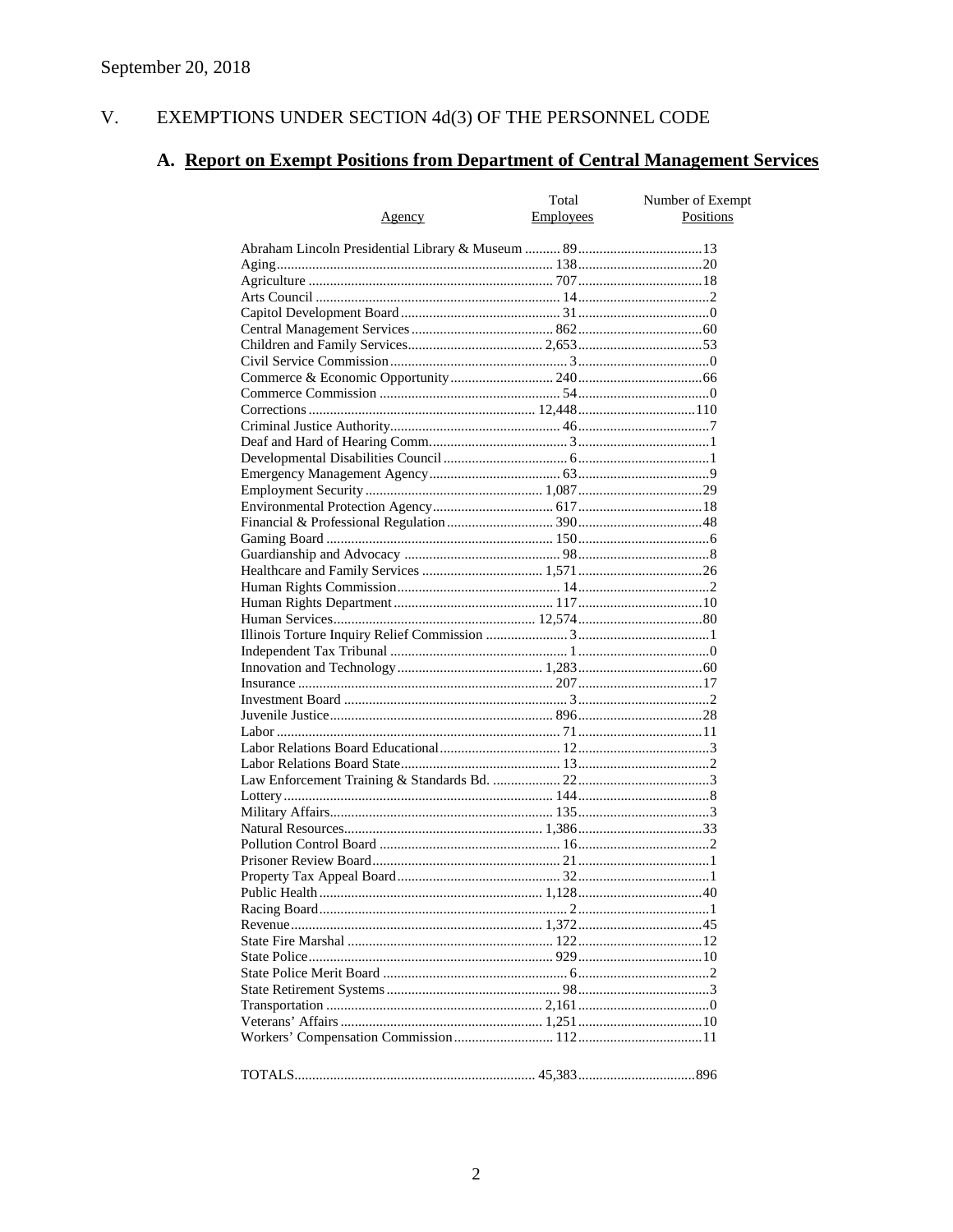### **B. Governing Rule – Section 1.142 Jurisdiction B Exemptions**

- a) The Civil Service Commission shall exercise its judgment when determining whether a position qualifies for exemption from Jurisdiction B under Section 4d(3) of the Personnel Code. The Commission will consider any or all of the following factors inherent in the position and any other factors deemed relevant to the request for exemption:
	- 1) The amount and scope of principal policy making authority;
	- 2) The amount and scope of principal policy administering authority;
	- 3) The amount of independent authority to represent the agency, board or commission to individuals, legislators, organizations or other agencies relative to programmatic responsibilities;
	- 4) The capability to bind the agency, board or commission to a course of action;
	- 5) The nature of the program for which the position has principal policy responsibility;
	- 6) The placement of the position on the organizational chart of the agency, board or commission;
	- 7) The mission, size and geographical scope of the organizational entity or program within the agency, board or commission to which the position is allocated or detailed.
- b) The Commission may, upon its own action after 30 days' notice to the Director of Central Management Services or upon the recommendation of the Director of the Department of Central Management Services, rescind the exemption of any position that no longer meets the requirements for exemption set forth in subsection (a). However, rescission of an exemption shall be approved after the Commission has determined that an adequate level of managerial control exists in exempt status that will insure responsive and accountable administrative control of the programs of the agency, board or commission.
- c) For all positions currently exempt by action of the Commission, the Director of Central Management Services shall inform the Commission promptly in writing of all changes in essential functions, reporting structure, working title, work location, position title, position number or specialized knowledge, skills, abilities, licensure or certification.
- d) Prior to granting an exemption from Jurisdiction B under Section 4d(3) of the Personnel Code, the Commission will notify the incumbent of the position, if any, of its proposed action. The incumbent may appear at the Commission meeting at which action is to be taken and present objections to the exemption request.

(Source: Amended at 34 Ill. Reg. 3485, effective March 3, 2010)

\* \* \*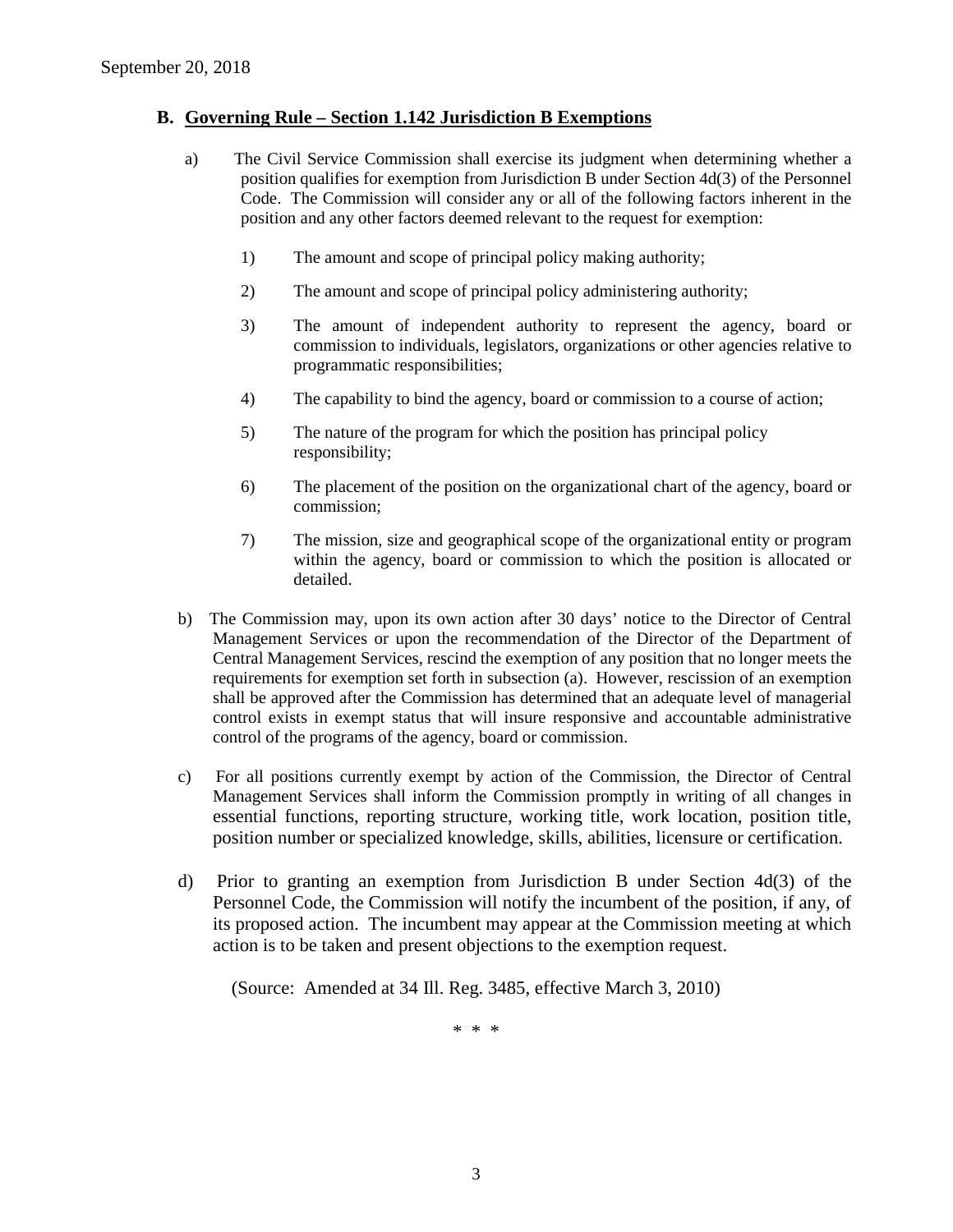## **C. Requests for 4d(3) Exemption**

Exemption Monitor Sabrina Johnson reported the following:

- $\triangleright$  As to Item C, this request is for a Human Resources Manager at Illinois Gaming Board (IGB), a position that reports to the Gaming Board Administrator. This position has authority to negotiate labor and human resources agreements along with being the spokesperson for the Administrator. This position will serve as the Equal Employment Opportunity Officer and develops, prepares and conducts orientation and training programs along with assisting the Ethics Officer in developing and formulating policies related to Ethics Training Program. This position is currently filled with a provisional appointment that expires September 30, 2018. Staff recommended approval of this exemption request. Executive Director Stralka inquired if the agency representative had any changes or corrections to add to the presentation or if the Commissioners had questions. Geny Chiaradonna, Illinois Gaming Board, indicated she had nothing to add or correct.
- $\triangleright$  As to Item D, this request is for a Chief Fiscal Officer / Human Resources Manager at Illinois Property Tax Appeal Board, a position that reports to the Executive Director. This position develops and establishes policies, standards and procedures for the Board's budget process and human resources program. This position develops and implements policy, serve as spokesperson on behalf of the Executive Director and the Board and is the agency's Labor Relations Administrator. This position is currently filled with a provisional appointment that expires October 3, 2018. Staff recommended approval of this exemption request. Executive Director Stralka asked if the agency representative had any changes or corrections to add to the presentation or if the Commissioners had questions. Chairman Sickmeyer asked if there was a provisional appointment. Illinois Property Tax Appeal Board representative, J.J. Moffat, said yes. Chairman Sickmeyer asked if this is just to confirm the appointment. Moffat indicated that was accurate. Commissioner Luechtefeld inquired when was the provisional appointment. Moffat replied that it was April 3, 2018. Commissioner Luechtefeld then wanted to know if this was a new position. Moffat replied that it was not new but had been vacant prior to the provisional appointment.
- Items E, F and G deal with Public Act 099-0519, Compassionate Use of Medical Cannabis Pilot Program Act, that became law in January 2014 with an expiration date of January 1, 2018. This Act established a three-way system of regulation with different regulatory functions being assigned to different agencies. The Department of Agriculture oversees the agency's medical marijuana program and responsible for registration and oversight of cultivation centers. The Department of Financial and Professional Regulation administers statewide program related to the protection of the public's health, welfare and safety under this Act. The Department of Public Health administers the statewide policy for the Program along with policy and coordinates interagency activities with federal, state, county and local governments involved in this Program. Staff had no objection to approving these requests in general. Each position is still performing the same duties that warranted exemption in the first place. The Department of Agriculture and the Department of Financial and Professional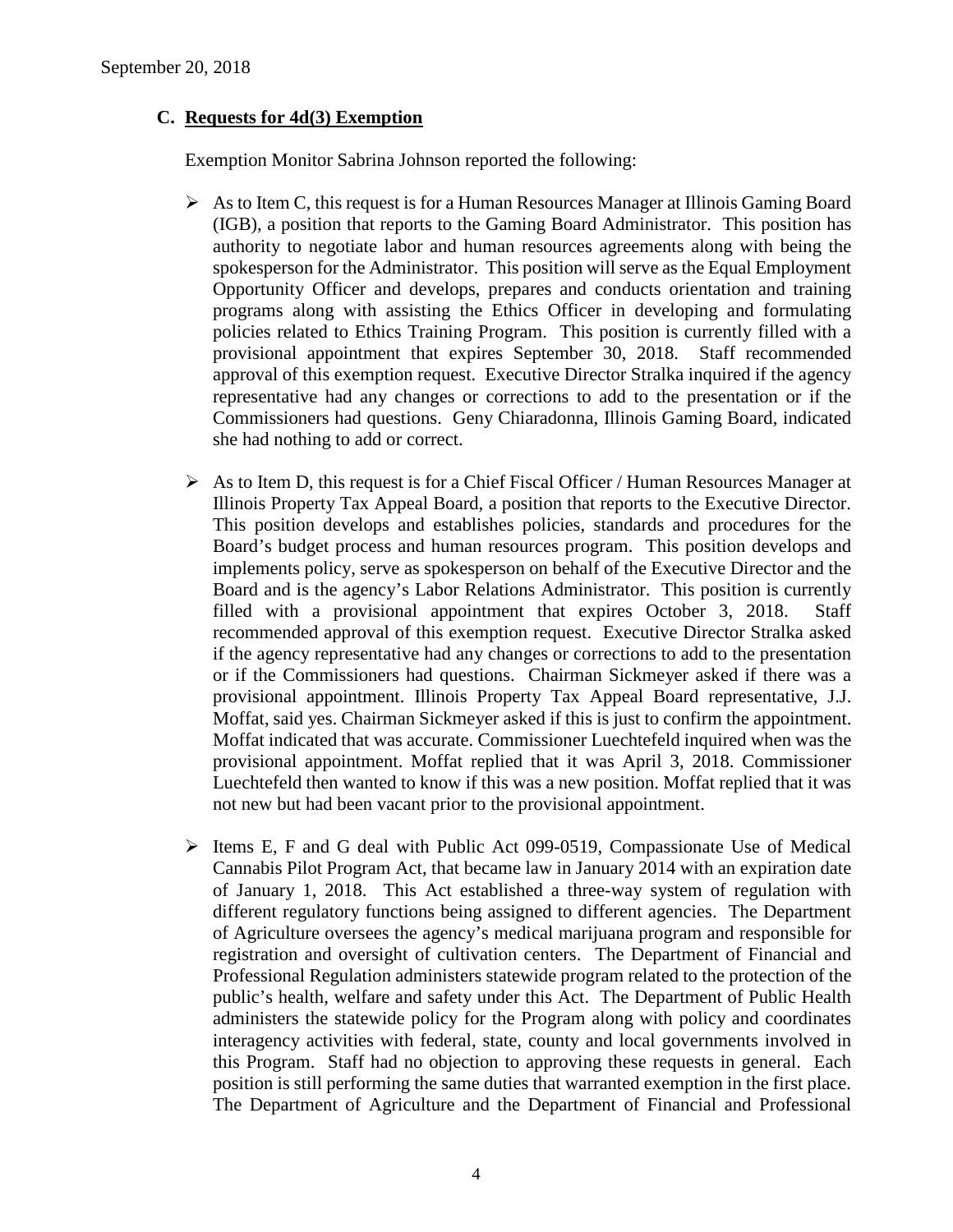Regulation positions were granted exemption on October 18, 2013 and the Department of Public Health was granted exemption on January 17, 2014 with all three expiring on January 1, 2018. Then on June 30, 2016, the expiration date was extended to July 1, 2020. Staff is concerned that it is September 2018 and the agencies are now addressing extension through July 1, 2020.

Staff had concerns about the Department of Public Health (DPH) exemption request. The DPH Director sent its request for extension to Central Management Services (CMS) on September 12th, then on September 13th Staff questioned why the agency waited until September to seek extension. The same day, DPH responded, "The agency has determined it no longer desires this position be an exempt 4d(3) position." On September 18th, Staff received a phone call from Central Management Services Assistant Director Sarah Kerley and she indicated to place this position back on the September Agenda. Staff had concerns because exemption requests may only be made by the employing agency. CMS does not have the authority to make exemption requests on behalf of other agencies. Staff sent an email to the DPH Chief of Staff, Deputy Director Office of Human Resources and Personnel Manager to confirm this request. DPH confirmed that it was returning to its original position and wished to proceed with the exemption request. Staff sought further elaboration from the agency as to its changing position. DPH indicated they thought if a clarification was completed, the 4d(3) exemption would be removed. DPH didn't realize the potential harm the incumbent would have. DPH also thought if the Civil Service Commission removed the exemption, it would be effective until October 2018. Once it was realized the exemption expired January 1, 2018, DPH determined it would be in its best interest to proceed with the exemption request.

Staff recommended these three exempt positions be granted exemption retroactive to January 1, 2018 to ensure that the incumbents' original appointments remain in unbroken compliance with the Personnel Code with a term expiring on July 1, 2020.

Executive Director Stralka asked if the representatives from the agencies wanted to change or correct the presentation or if the Commissioners had questions. Commissioner Luechtefeld asked about what would happen in 2020. Jack Campbell, Illinois Department of Public Health, replied that the legislation brings it to July 2020. Chairman Sickmeyer then added that there appeared to be some confusion between CMS and the agency that needs to be worked out. He could see how there would be a myriad of problems with three different agencies responsible for managing one program.

## **IT WAS MOVED BY COMMISSIONER URLACHER, SECONDED BY COMMISSIONER LUECHTEFELD, AND THE MOTION ADOPTED 4-0 TO GRANT 4d(3) EXEMPTION FOR THE FOLLOWING POSITIONS:**

- **C: Human Resources Manager (Gaming Board)**
- **D: Chief Fiscal Officer/Human Resources Manager (Prop. Tax Appeal Board)**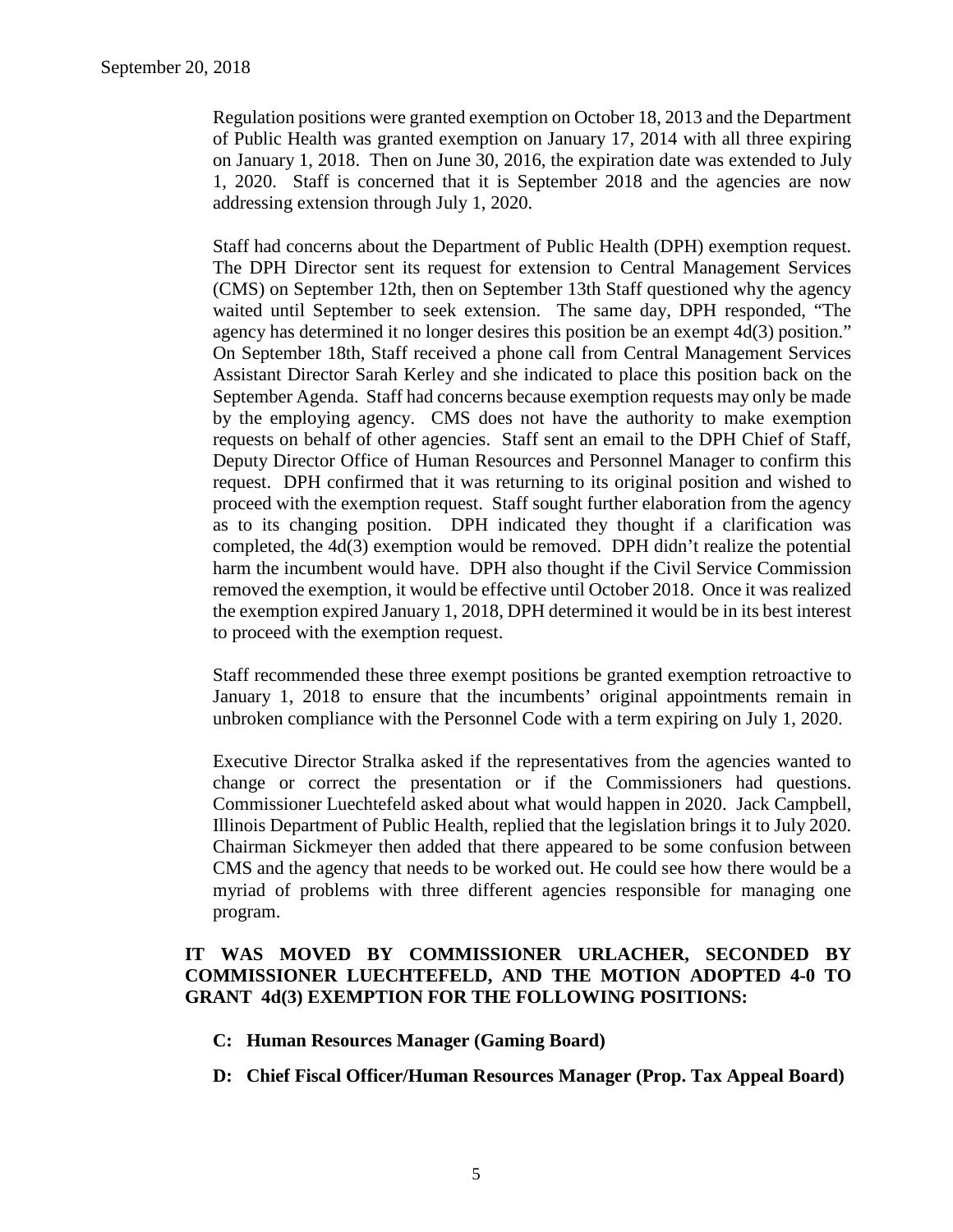**IT WAS MOVED BY COMMISSIONER URLACHER, SECONDED BY COMMISSIONER LUECHTEFELD, AND THE MOTION ADOPTED 4-0 TO GRANT 4d(3) EXEMPTION FOR THE FOLLOWING POSITIONS RETROACTIVE TO JANUARY 1, 2018 FOR A PERIOD THAT EXPIRES ON JULY 1, 2020:**

## **E: Bureau Chief, Medicinal Plants (Agriculture)**

**F: Medical Cannabis Deputy Director (Financial and Professional Regulation)**

### **G: Medical Cannabis Division Chief (Public Health)**

The following positions were granted 4d(3) exemption on September 20, 2018:

#### **C. Illinois Gaming Board**

| <b>Position Number</b>  | 37015-50-69-300-00-01               |
|-------------------------|-------------------------------------|
| <b>Functional Title</b> | Human Resources Manager             |
| Incumbent               | Geny Chiaradonna                    |
| Supervisor              | Illinois Gaming Board Administrator |
| Location                | <b>Sangamon County</b>              |

#### **D. Illinois Property Tax Appeal Board**

| <b>Position Number</b>  | 37015-50-48-400-00-51                        |
|-------------------------|----------------------------------------------|
| <b>Functional Title</b> | Chief Fiscal Officer/Human Resources Manager |
| Incumbent               | James Moffat                                 |
| Supervisor              | <b>Executive Director</b>                    |
| Location                | <b>Sangamon County</b>                       |

The following positions were granted 4d(3) exemption on September 20, 2018 retroactive to January 1, 2018 for a period that expires on July 1, 2020:

#### **E. Illinois Department of Agriculture**

| <b>Position Number</b>  | 40070-11-07-000-00-01                       |
|-------------------------|---------------------------------------------|
| <b>Functional Title</b> | <b>Bureau Chief, Medicinal Plants</b>       |
| Incumbent               | Jeffrey Cox                                 |
| Supervisor              | Deputy Director who reports to the Director |
| Location                | <b>Sangamon County</b>                      |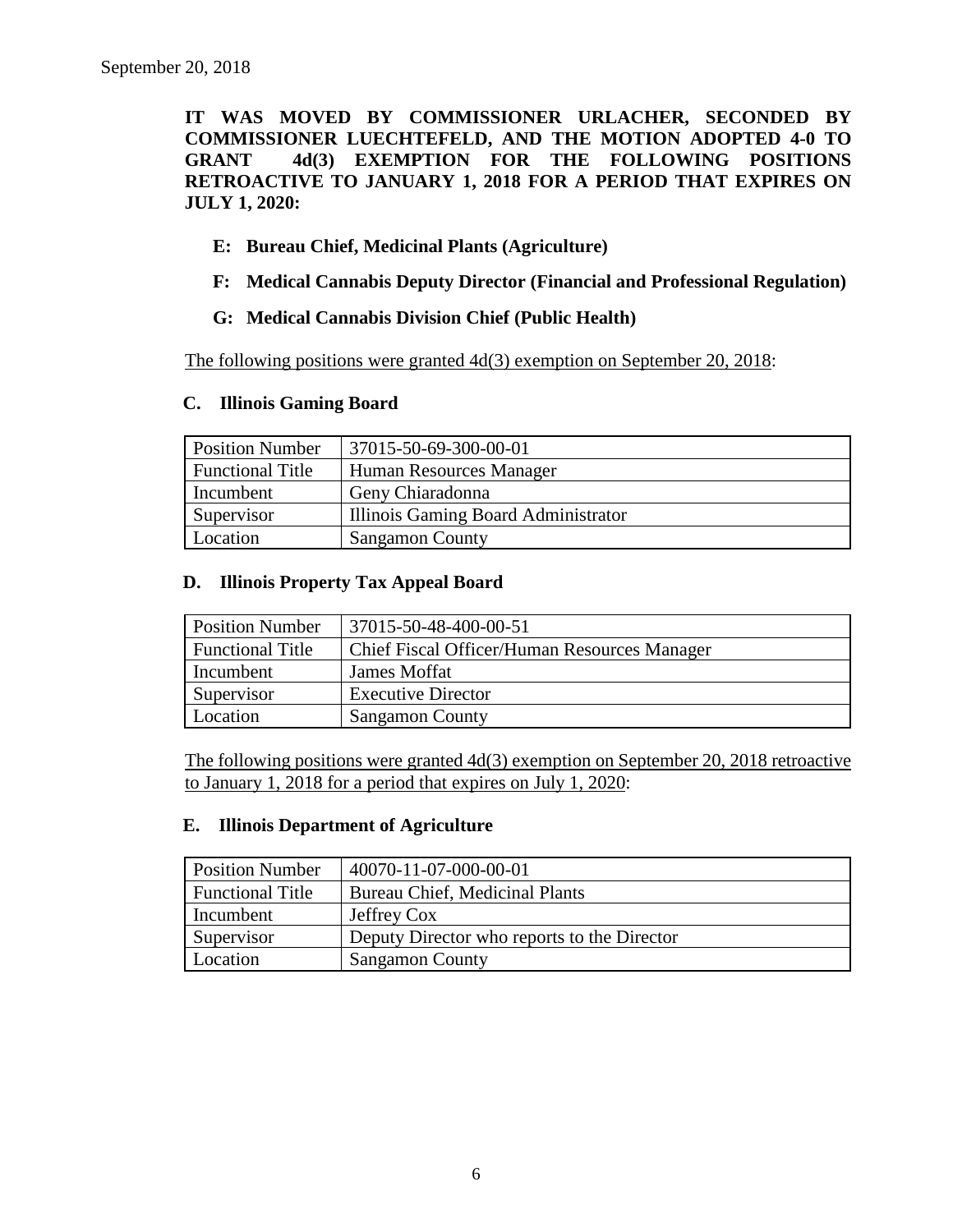| <b>Position Number</b>  | 40070-13-40-800-00-01                   |
|-------------------------|-----------------------------------------|
| <b>Functional Title</b> | <b>Medical Cannabis Deputy Director</b> |
| Incumbent               | Tara K. Byrne                           |
| Supervisor              | Director                                |
| Location                | <b>Cook County</b>                      |

#### **F. Illinois Department of Financial and Professional Regulation**

#### **G. Illinois Department of Public Health**

| <b>Position Number</b>  | 40070-20-31-000-00-01                                           |
|-------------------------|-----------------------------------------------------------------|
| <b>Functional Title</b> | <b>Medical Cannabis Division Chief</b>                          |
| Incumbent               | John A. Campbell                                                |
| Supervisor              | Deputy Director of Health Promotion who reports to the Director |
| Location                | <b>Sangamon County</b>                                          |

#### VI. CLASS SPECIFICATIONS

#### **A. Governing Rule – Section 1.45 Classification Plan**

The Commission will review the class specifications requiring Commission approval under the Classification Plan and will approve those that meet the requirements of the Personnel Code and Personnel Rules and conform to the following accepted principles of position classification:

- a) The specifications are descriptive of the work being done or that will be done;
- b) Identifiable differentials are set forth among classes that are sufficiently significant to permit the assignment of individual positions to the appropriate class;
- c) Reasonable career promotional opportunities are provided;
- d) The specifications provide a reasonable and valid basis for selection screening by merit examinations;
- e) All requirements of the positions are consistent with classes similar in difficulty, complexity and nature of work; and
- f) The relation of the class specifications to any applicable collective bargaining agreement.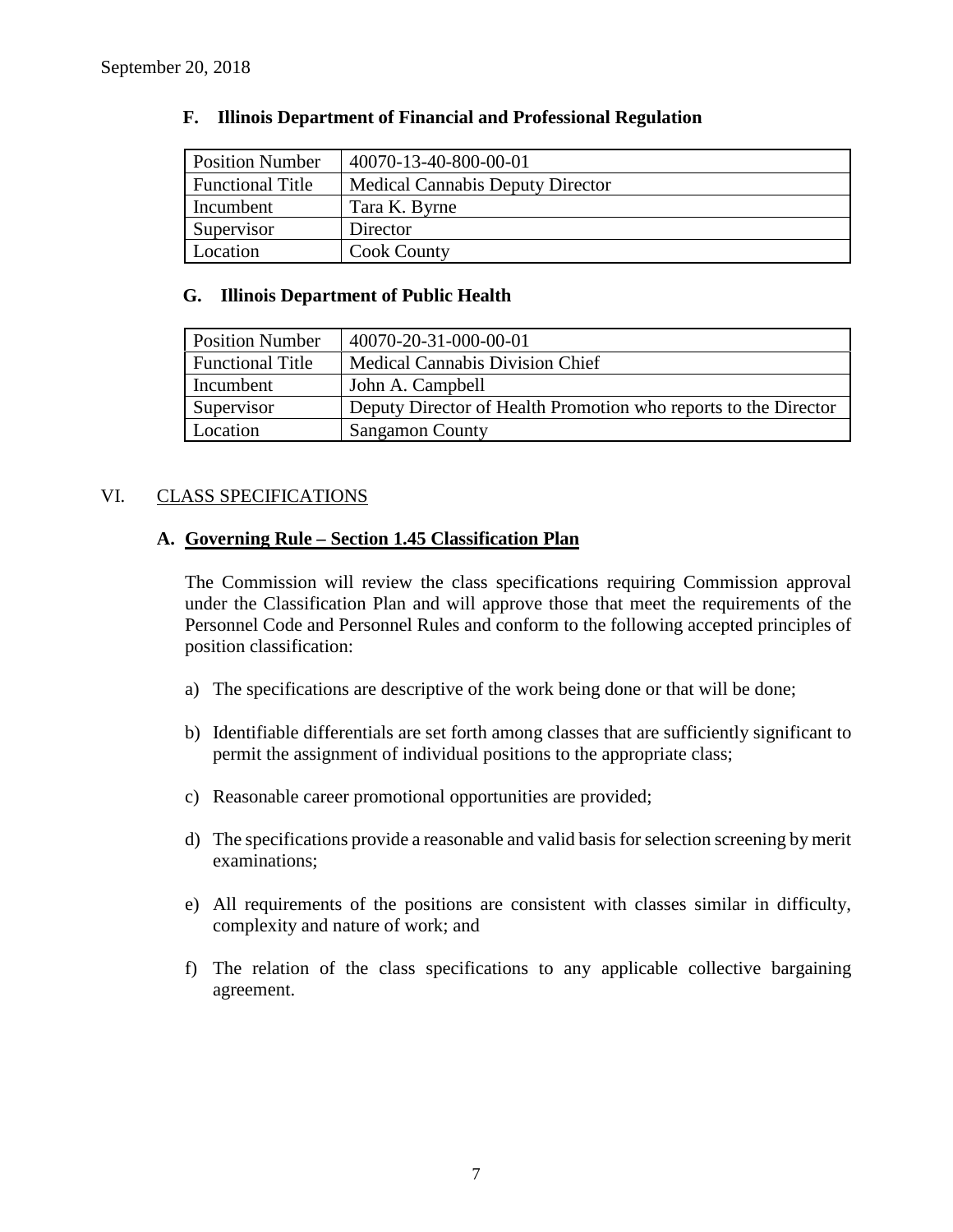The following class titles were submitted for abolishment, creation and revision by the Director of the Illinois Department of Central Management Services:

### **B. Educator Aide (revision)**

- **C. Gaming Shift Supervisor (revision) Gaming Unit Supervisor (revision) Gaming Operations Supervisor (revision)**
- **D. Housekeeper (creation) Housekeeper II (abolishment)**
- **E. Public Information Officer I (abolishment) Public Information Officer II (abolishment) Public Information Coordinator (revision) Public Information Officer III (revision) Public Information Officer IV (revision)**
- **F. Reproduction Service Technician I (revision) Reproduction Service Technician II (revision) Reproduction Service Technician III (revision) Reproduction Service Supervisor I (revision) Reproduction Service Supervisor II (abolishment)**

Staff Analysis: Regarding Item B, Assistant Executive Director Barris inquired as to the relationship between the Educator Aide class and the creation of the Educator Intern in June 2015 and the abolishment of the Educational Trainee in 2017. Chris Nickols from Central Management Services (CMS) Technical Services explained that there were no direct relationships between the class study proposals of the Educator Intern of June 2015, the Educator Trainee on 2017, and the Educator Aide proposal currently before the Civil Service Commission, aside from the fact that they stem from the same source, was the change to the educator credentialing system carried out by the Illinois State Board of Education.

Regarding Item C, Barris inquired why, if these classes were created only three years ago in 2015, there was now a change of emphasis. Nickols explained that after the Gaming Shift, Unit and Operations Supervisor class specifications were established, the agency and the CMS Division of Examining reported difficulty in interpreting the class specifications on how to properly credit the experience of an off-the-street applicant and an internal promotional applicant. The Illinois Gaming Board then asked CMS Technical Services to address the issue which has resulted in the current proposal.

Regarding Item D, Barris inquired if the proposed class description had any changes to the class and/or if it was just a change of title with the exact same language as the Housekeeper II class specification. Nickols stated that while the proposed new Housekeeper class specification does inherit most of the distinguishing features of work and the duties and responsibilities and the desirable requirements of the current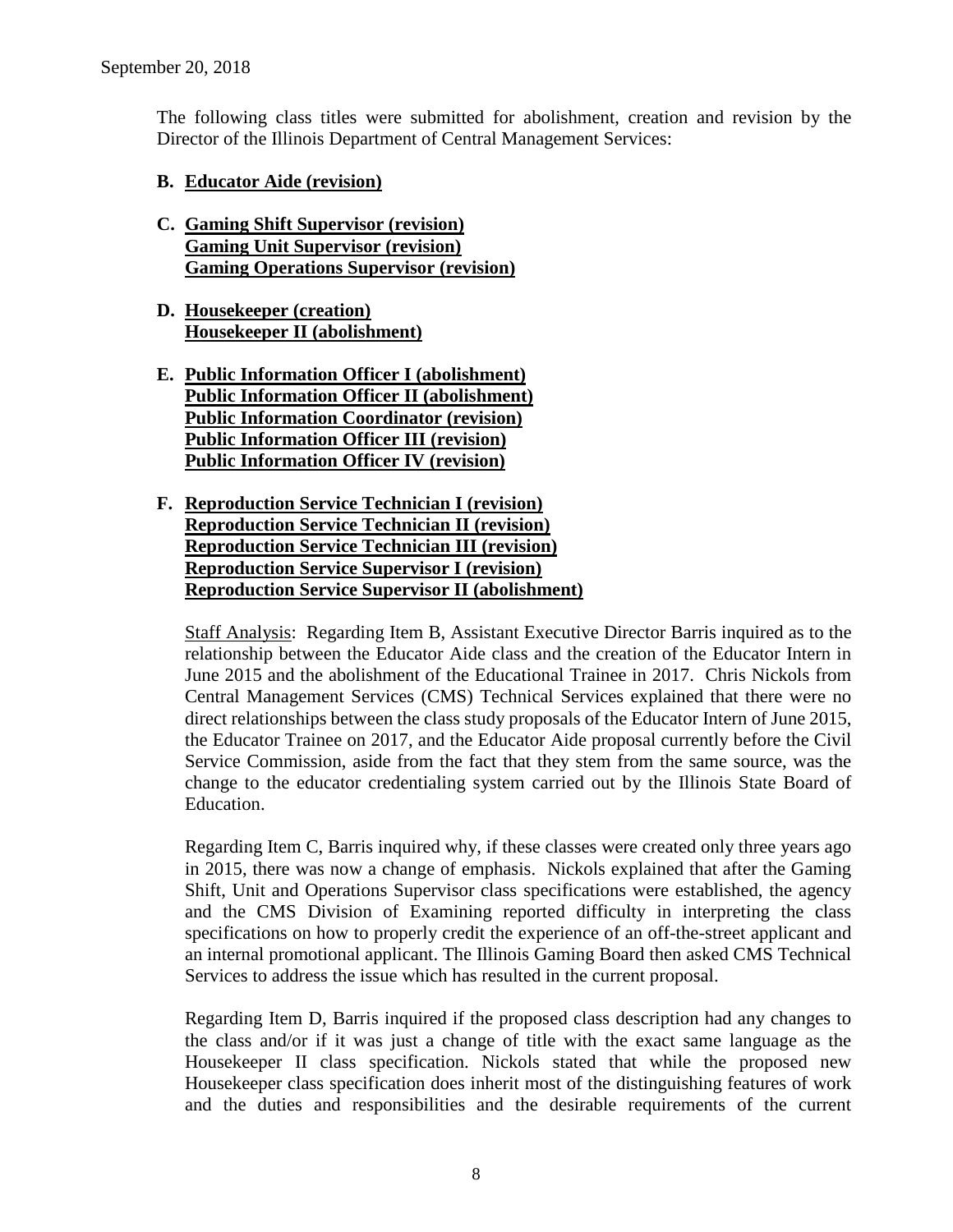Housekeeper II class specification, it does not include supervision or lead work obligations. Due to security guidelines in the user agency facilities where these positions will be located, it is not necessary for this class to house those responsibilities. Commissioner Luechtefeld and Chairman Sickmeyer inquired about hiring and/or if there were any incumbents and Nickols confirmed that there were no incumbents in the class.

Regarding Items E and F, Barris noted that these classes had not been revised since 1970 and 1989. Nickols and John Logsdon, CMS Technical Services, confirmed the length of time since the classes had been updated and noted that CMS Technical Services was in the process of updating the language as seen in the proposed revisions. Sherry Campbell, CMS Technical Services, confirmed that there was no relationship between the proposed revisions in Item E to any 4d(3) positions.

None of the proposed creations, revisions, and abolishments at issue resulted in an increase in compensation and all were agreed to through collective bargaining.

## **IT WAS MOVED BY COMMISSIONER FINCH, SECONDED BY COMMISSIONER URLACHER, AND THE MOTION ADOPTED 4-0 TO APPROVE THE ABOLISHMENT, CREATION AND REVISION OF THE FOLLOWING CLASS TITLES TO BE EFFECTIVE ON OCTOBER 1, 2018:**

- **B. Educator Aide (revision)**
- **C. Gaming Shift Supervisor (revision) Gaming Unit Supervisor (revision) Gaming Operations Supervisor (revision)**
- **D. Housekeeper (creation) Housekeeper II (abolishment)**
- **E. Public Information Officer I (abolishment) Public Information Officer II (abolishment) Public Information Coordinator (revision) Public Information Officer III (revision) Public Information Officer IV (revision)**
- **F. Reproduction Service Technician I (revision) Reproduction Service Technician II (revision Reproduction Service Technician III (revision) Reproduction Service Supervisor I (revision) Reproduction Service Supervisor II (abolishment)**

**IT WAS MOVED BY COMMISSIONER URLACHER, SECONDED BY COMMISSIONER LUECHTEFELD, AND THE MOTION ADOPTED 4-0 TO DISAPPROVE ANY CLASS SPECIFICATIONS RECEIVED BY THE COMMISSION STAFF NOT CONTAINED IN THIS AGENDA TO ALLOW ADEQUATE STUDY.**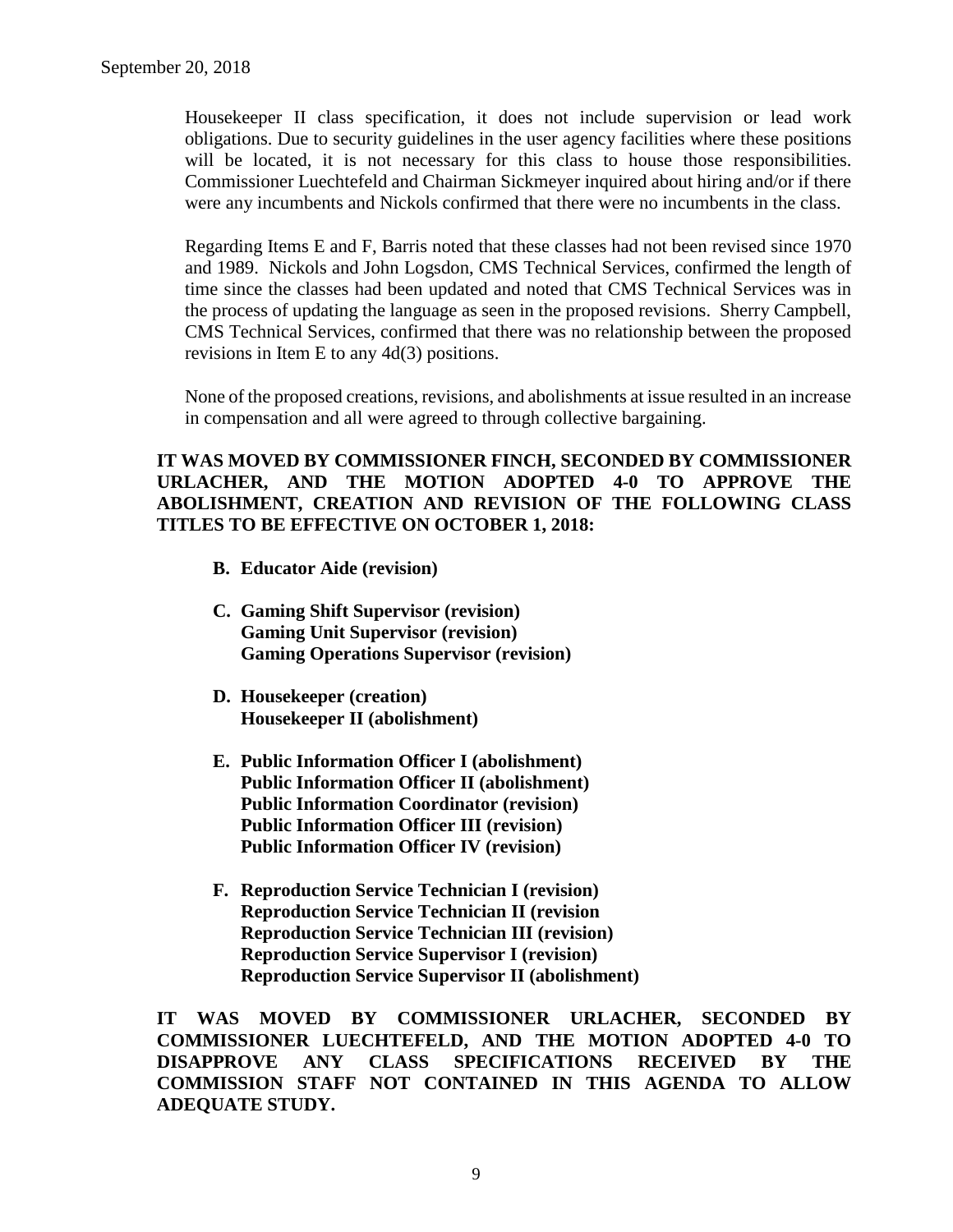#### VII. PERSONNEL RULES

#### **A. Civil Service Commission Governing Rule – Section 1.310 Personnel Rules**

The Commission has power to disapprove new rules or amendments to existing rules submitted by the Director of Central Management Services. Such proposed new rules or amendments of existing rules submitted to the Commission shall be accompanied by a report of proceedings attending the prior public hearing required by law with respect to them. If the Commission does not disapprove new rules or any amendment to existing rules within 30 days following the receipt from the Director of Central Management Services, the new rules or amendments have the force and effect of law after filing by the Director with the Secretary of State.

#### **B. None submitted**

## **IT WAS MOVED BY COMMISSIONER URLACHER, SECONDED BY COMMISSIONER LUECHTEFELD, AND THE MOTION ADOPTED 4-0 TO DISAPPROVE ANY AMENDMENTS TO PERSONNEL RULES RECEIVED BY THE COMMISSION STAFF BUT NOT CONTAINED IN THIS AGENDA TO ALLOW ADEQUATE STUDY.**

Executive Director Daniel Stralka informed the Commissioners that Jovonna Pryor-Gathing was present and wished to address the Commissioners about her appeal. Chairman Sickmeyer indicated that the Commissioners would allow Ms. Pryor-Gathing the opportunity to make a brief statement. Ms. Pryor-Gathing then addressed the Commissioners, stating that there was no evidence of abuse in her case. Ms. Pryor-Gathing concluded by offering to answer any questions that the Commissioners had but there were none.

#### VIII. MOTION TO CLOSE A PORTION OF THE MEETING

**IT WAS MOVED BY COMMISSIONER FINCH, SECONDED BY COMMISSIONER URLACHER, AND BY ROLL CALL VOTE THE MOTION ADOPTED 4-0 TO CLOSE A PORTION OF THE MEETING PURSUANT TO SUBSECTIONS 2(c)(1), 2(c)(4), AND 2(c)(11) OF THE OPEN MEETINGS ACT.**

| <b>SICKMEYER</b>   | YES.       | <b>FINCH</b> | YES |
|--------------------|------------|--------------|-----|
| <b>LUECHTEFELD</b> | <b>YES</b> | <b>RYAN</b>  |     |
| <b>URLACHER</b>    | YES        |              |     |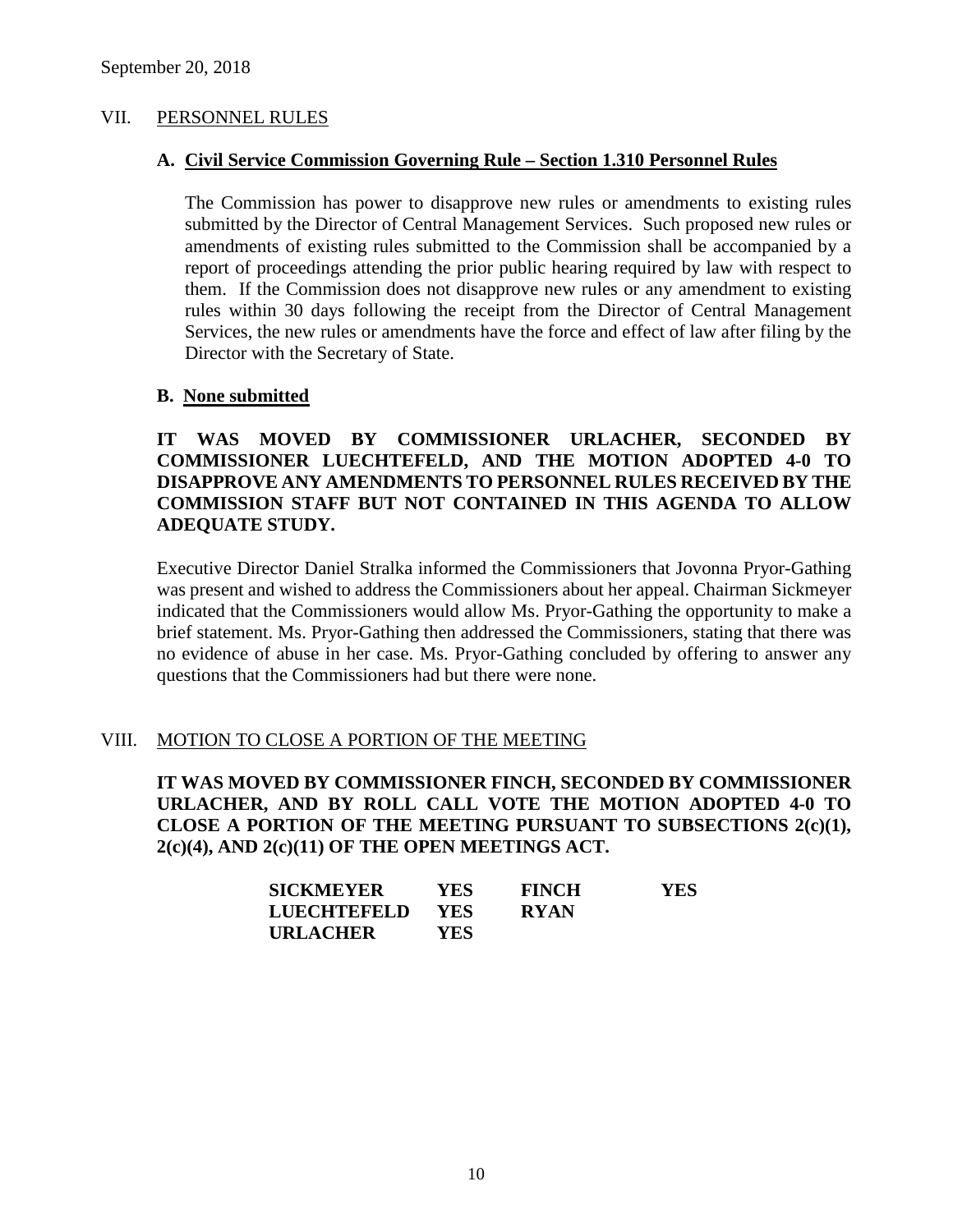### IX. RECONVENE THE OPEN MEETING

Upon due and proper notice, the regular open meeting of the Illinois Civil Service Commission was reconvened at 160 N. LaSalle Street, Suite S-901, Chicago, IL and 607 E. Adams Street, Suite 801, Springfield, IL by interactive video conference at 12:10 p.m.

#### PRESENT

Chairman Timothy D. Sickmeyer; G.A. Finch, David Luechtefeld, and Casey Urlacher, Commissioners; Daniel Stralka, Executive Director, Sabrina Johnson, Exemption Monitor, Andrew Barris, Assistant Executive Director; and Jane Ryan (by telephone).

Executive Director Stralka announced that Jane Ryan was present by telephone not in her capacity of Commissioner but as an invitee of the Commissioners.

### X. PUBLICLY ANNOUNCED DECISIONS RESULTING FROM APPEALS

## **DA-11-18**

| Employee    | Gladis M. Strozier    | Appeal Date             | 8/17/17           |
|-------------|-----------------------|-------------------------|-------------------|
| Agency      | <b>Human Services</b> | Decision Date $9/07/18$ |                   |
| Appeal Type | Discharge             | Proposal for            |                   |
| ALJ         | Daniel Stralka        | Decision                | Discharge upheld. |

**IT WAS MOVED BY COMMISSIONER URLACHER, SECONDED BY COMMISSIONER LUECHTEFELD, AND BY ROLL CALL VOTE OF 4-0 THE MOTION ADOPTED TO AFFIRM AND ADOPT THE PROPOSAL OF THE ADMINISTRATIVE LAW JUDGE TO UPHOLD THE DISCHARGE FOR THE REASONS SET FORTH IN THE PROPOSAL FOR DECISION.**

| <b>SICKMEYER</b> | YES.       | <b>FINCH</b> | YES |
|------------------|------------|--------------|-----|
| LUECHTEFELD      | <b>YES</b> | <b>RYAN</b>  |     |
| <b>URLACHER</b>  | YES.       |              |     |

#### **DA-30-18**

| Employee    | Jeremiah Ringo        | <b>Appeal Date</b> | 3/05/18            |
|-------------|-----------------------|--------------------|--------------------|
| Agency      | <b>Human Services</b> | Decision Date      | 9/05/18            |
| Appeal Type | Discharge             | Proposal for       |                    |
| ALJ         | <b>Andrew Barris</b>  | Decision           | 40-day suspension. |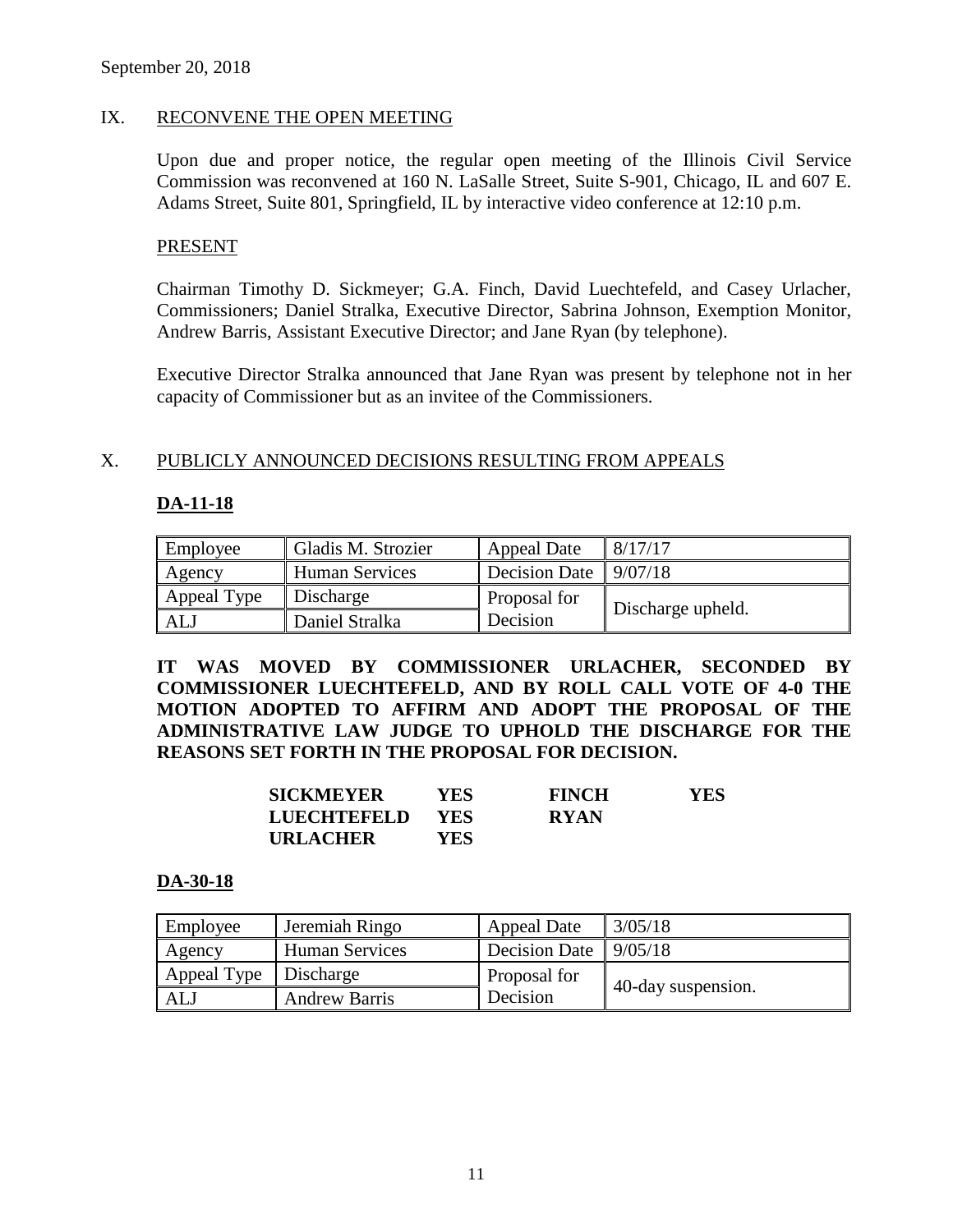**IT WAS MOVED BY COMMISSIONER URLACHER, SECONDED BY COMMISSIONER LUECHTEFELD, AND BY ROLL CALL VOTE OF 4-0 THE MOTION ADOPTED TO AFFIRM AND ADOPT THE PROPOSAL OF THE ADMINISTRATIVE LAW JUDGE THAT THE PROVEN CHARGES WARRANT A 40-DAY SUSPENSION FOR THE REASONS SET FORTH IN THE PROPOSAL FOR DECISION.**

| <b>SICKMEYER</b>   | YES        | <b>FINCH</b> | <b>YES</b> |
|--------------------|------------|--------------|------------|
| <b>LUECHTEFELD</b> | <b>YES</b> | <b>RYAN</b>  |            |
| <b>URLACHER</b>    | YES        |              |            |

#### **DA-49-18**

| Employee                | Jovonna Pryor-Gathing | Appeal Date          | 6/13/18           |
|-------------------------|-----------------------|----------------------|-------------------|
| Agency                  | <b>Human Services</b> | <b>Decision Date</b> | 9/06/18           |
| Appeal Type   Discharge |                       | Proposal for         |                   |
| ALJ                     | <b>Andrew Barris</b>  | Decision             | Discharge upheld. |

**IT WAS MOVED BY COMMISSIONER URLACHER, SECONDED BY COMMISSIONER FINCH, AND THE MOTION ADOPTED TO REMAND IT TO THE ADMINISTRATIVE LAW JUDGE FOR THE PURPOSE OF TAKING ADDITIONAL EVIDENCE PURSUANT TO SECTION 1.290 OF THE RULES OF THE CIVIL SERVICE COMMISSION.** 

## **RV-37-18**

| Employee    | LaVanda J. Wheeler    | Appeal Date   | 4/17/18       |
|-------------|-----------------------|---------------|---------------|
| Agency      | <b>Human Services</b> | Decision Date | 8/07/18       |
| Appeal Type | Rule Violation        | Proposal for  | No violation. |
| AL.         | <b>Andrew Barris</b>  | Decision      |               |

**IT WAS MOVED BY COMMISSIONER URLACHER, SECONDED BY COMMISSIONER FINCH, AND BY ROLL CALL VOTE OF 4-0 THE MOTION ADOPTED TO AFFIRM AND ADOPT THE PROPOSAL OF THE ADMINISTRATIVE LAW JUDGE THAT A VIOLATION OF THE PERSONNEL CODE OR PERSONNAL RULES WAS NOT PROVEN AS ALLEGED BY A PREPONDERANCE OF THE EVIDENCE. THE APPEAL IS DENIED.**

| <b>SICKMEYER</b>   | YES-       | <b>FINCH</b> | <b>YES</b> |
|--------------------|------------|--------------|------------|
| <b>LUECHTEFELD</b> | <b>YES</b> | <b>RYAN</b>  |            |
| <b>URLACHER</b>    | YES.       |              |            |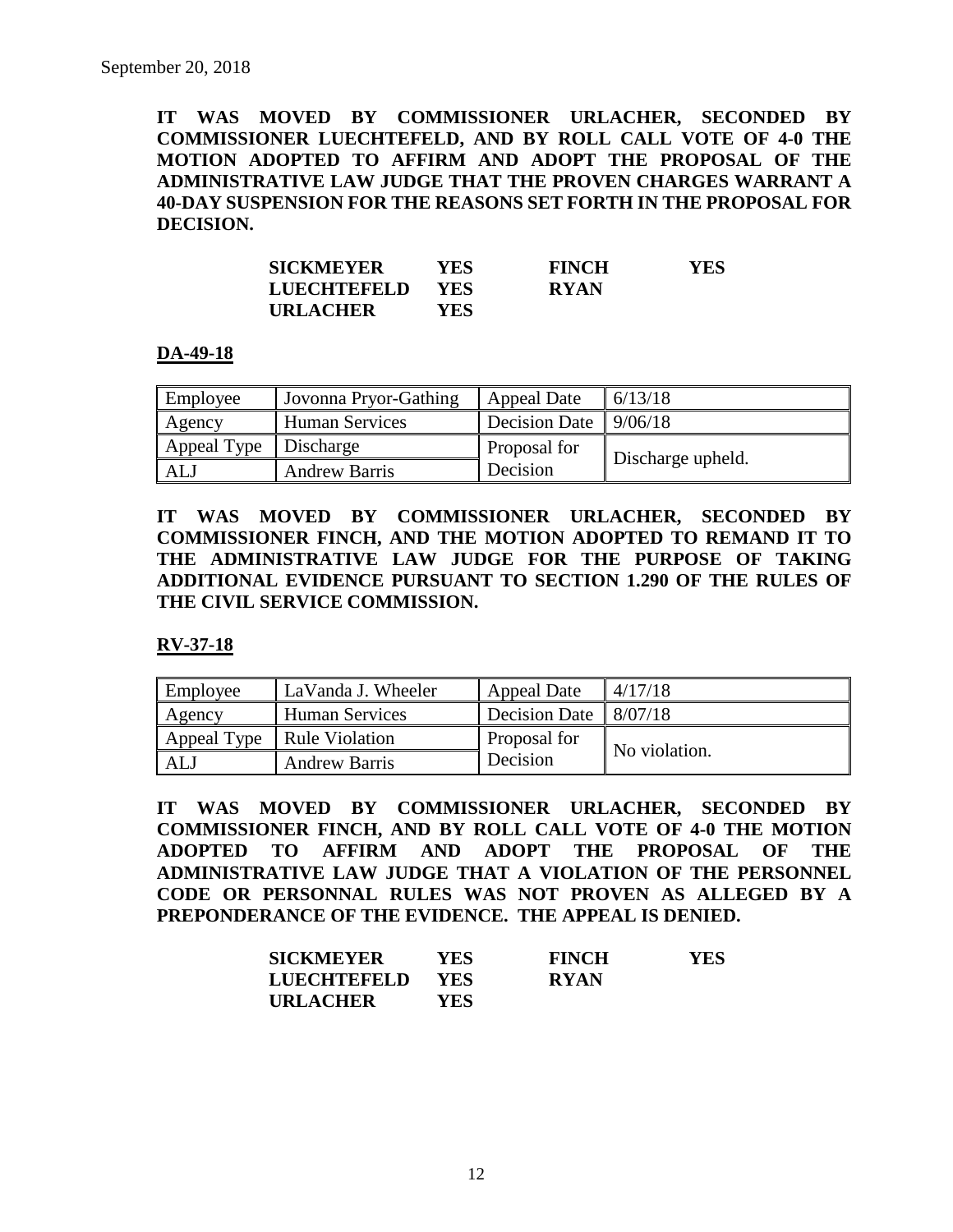## XI. APPEAL TERMINATED WITHOUT DECISION ON THE MERITS

#### **RV-46-18**

| Employee | Janis J. Hand         | <b>Appeal Date</b>               | 5/15/18                          |
|----------|-----------------------|----------------------------------|----------------------------------|
| Agency   | <b>Human Services</b> | Decision Date $\frac{9}{07}{18}$ |                                  |
| Type     | <b>Rule Violation</b> | Proposal for                     | Dismissed subject to approval of |
| ALJ      | <b>Andrew Barris</b>  | Decision                         | Commission; settled.             |

**IT WAS MOVED BY COMMISSIONER URLACHER, SECONDED BY COMMISSIONER FINCH, AND BY ROLL CALL VOTE OF 4-0 THE MOTION ADOPTED TO AFFIRM AND ADOPT THE PROPOSAL OF THE ADMINISTRATIVE LAW JUDGE TO DISMISS THE APPEAL.**

| <b>SICKMEYER</b> | YES.       | <b>FINCH</b> | YES. |
|------------------|------------|--------------|------|
| LUECHTEFELD      | <b>YES</b> | <b>RYAN</b>  |      |
| <b>URLACHER</b>  | YES.       |              |      |

#### XII. MEETING SCHEDULE FOR 2019

| Thursday, January 17  | Thursday, July 18                                                             |
|-----------------------|-------------------------------------------------------------------------------|
| Thursday, February 21 | Thursday, August 15 (No interactive<br>video; meeting in Springfield office.) |
| Thursday, March 21    | Thursday, September 19                                                        |
| Thursday, April 18    | Thursday, October 17                                                          |
| Thursday, May 16      | Thursday, November 21                                                         |
| Thursday, June 20     | Thursday, December 19                                                         |

Unless otherwise scheduled, the meetings will be held by interactive video conference beginning at 11:00 a.m. at the Commission offices in Chicago and Springfield.

#### XIII. STAFF REPORT

Chairman Timothy Sickmeyer reported that the Governor signed SB2707 into law.

#### XIV. ANNOUNCEMENT OF NEXT MEETING

Announcement was made of the next regular open meeting to be held Thursday, October 18, 2018 at 11:00 a.m. in the Chicago and Springfield offices of the Commission by interactive video conference.